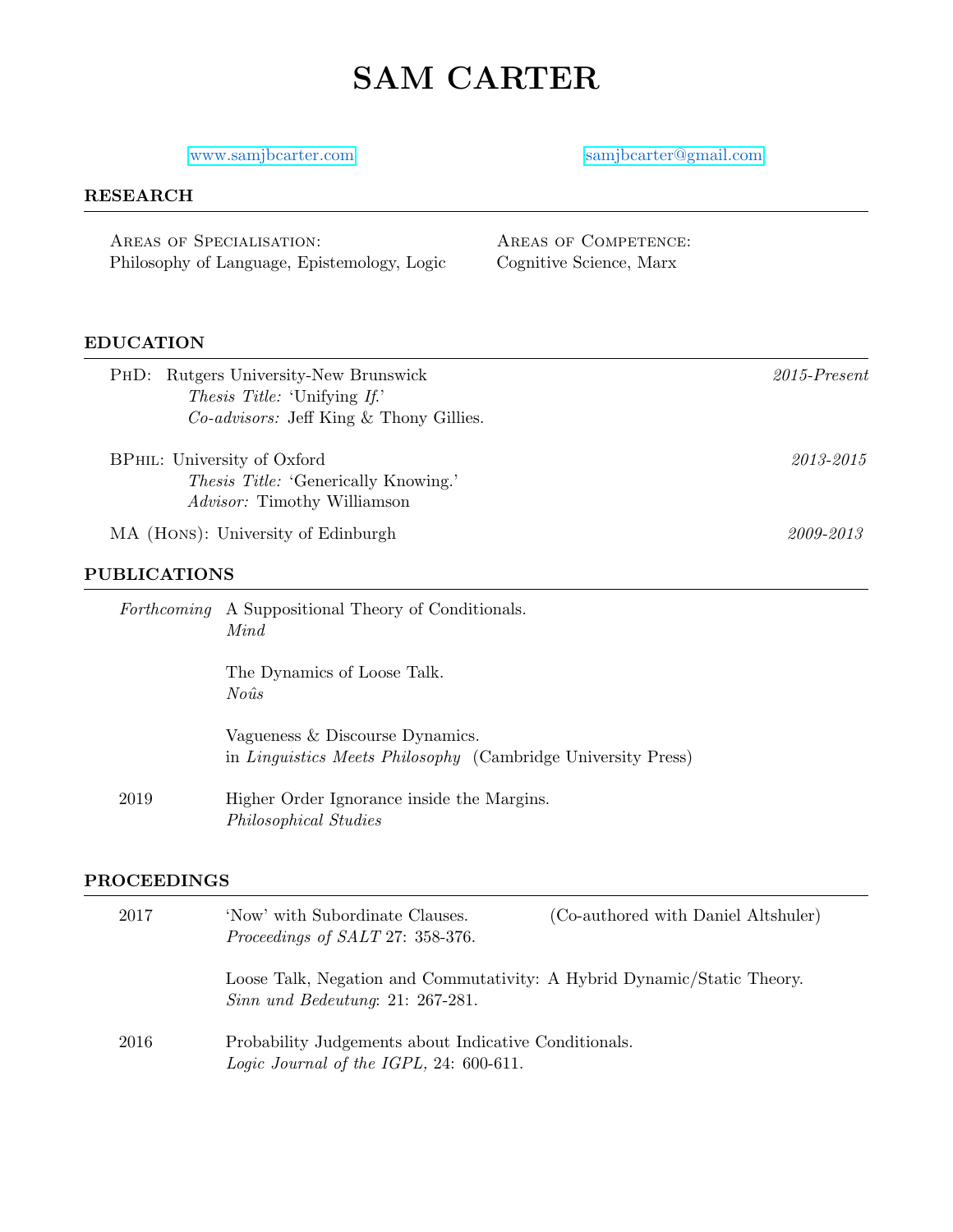# TALKS

| 2019 | A Suppositional Theory of Conditionals                               | Central APA'19<br>Denver: 27.02.2019.                               |
|------|----------------------------------------------------------------------|---------------------------------------------------------------------|
| 2018 | A Suppositional Theory of Conditionals                               | NASSLI'18<br>CMU: 27.06.2018.                                       |
| 2017 | Might Donkey Counterfactuals<br>$(with$ Simon Goldstein)             | ESSLI'17<br>IRIT: 19.07.2017.                                       |
|      | Higher-Order Ignorance inside the Margins                            | The Joint Session<br>University of Edinburgh: 15.07.2017.           |
|      | Higher-Order Ignorance inside the Margins                            | The Ockham Society.<br>University of Oxford: 07.06.2017.            |
|      | 'Now' in Subordinate Clause Constructions<br>(with Daniel Altshuler) | Subordinate Clauses<br>UCL: 24.05.2017.                             |
|      | 'Now' in Subordinate Clause Constructions<br>(with Daniel Altshuler) | The Semantics of Embedded Sentences<br>NYU: 17.05.2017.             |
|      | 'Now' in Subordinate Clause Constructions<br>(with Daniel Altshuler) | SALT <sub>27</sub><br>University of Maryland: 12.05.2017.           |
|      | Higher-Order Ignorance inside the Margins                            | Yale Graduate Conference<br>Yale: 31.03.2017.                       |
|      | 'Now' in Subordinate Clause Constructions<br>(with Daniel Altshuler) | 41st Penn Linguistics Conference<br>UPenn: 25.03.2017.              |
|      | A Suppositional Theory of Conditionals                               | NY Philosophy of Language Workshop<br>NYU: 06.03.2017.              |
|      | 'Now' & Subordinate Clauses<br>(with Daniel Altshuler)               | Topics in Semantics<br>$UMass-Amherst: 06.02.2017.$                 |
| 2016 | Disjunction & Distributivity<br>$(with$ Simon Goldstein)             | Conditionals at the Crossroads<br>Universität Konstanz: 11.11.2016. |
|      | Solving Frege's Puzzle                                               | <b>GRUE</b><br>UMass-Amherst: 26.10.2016.                           |
|      | Probabilistic Reasoning with Conditionals                            | Brown Bag<br>Hampshire College: 26.10.2016.                         |
|      | Vagueness without Sorites Susceptibility                             | Bochum-Rutgers Workshop<br>German Embassy, NY. 14.10.2016.          |
|      | The Dynamics of Loose Talk                                           | Sinn und Bedeutung 21<br>University of Edinburgh: 6.08.2016.        |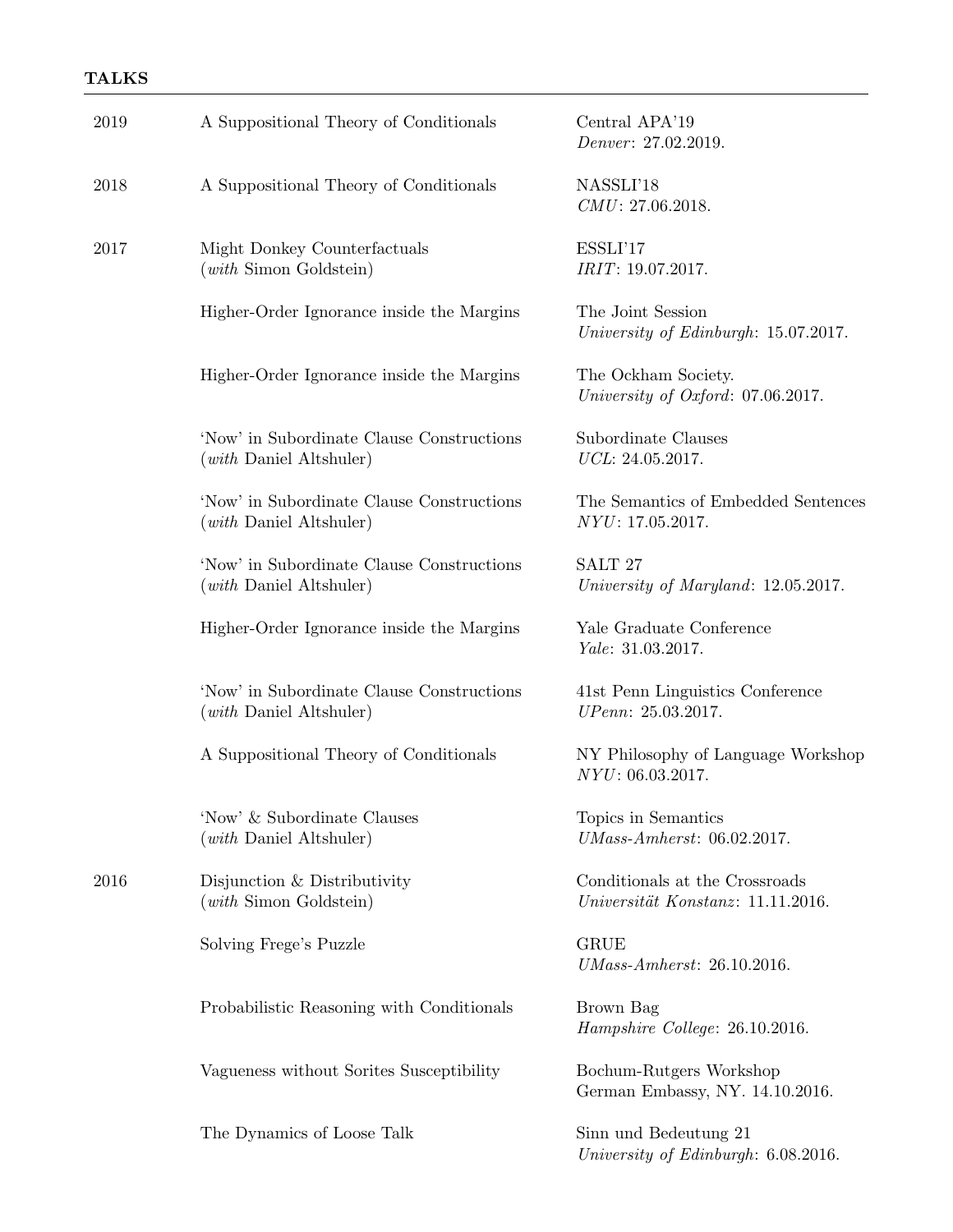|      | The Dynamics of Loose Talk                    | NASSLLI'16<br><i>Rutgers:</i> 14.07.2016.                                 |
|------|-----------------------------------------------|---------------------------------------------------------------------------|
|      | Vagueness without Sorites Susceptibility      | The Ockham Society<br>University of Oxford: 25.05.2016.                   |
|      | Vagueness without Sorites Susceptibility      | 5th Rutgers-Lund Conference<br>Lund University: $19.05.2016$ .            |
|      | Cognitive Maps $&$ Fragmentation              | 2nd Fragmentation Workshop<br>Karl-Franz University: 6.05.2016.           |
|      | Vagueness without Sorites Susceptibility      | Syracuse Graduate Conference<br><i>Syracuse University:</i> 15.04.2016.   |
| 2015 | Mental Models in Probabilistic Judgment       | MBR'15<br>Sestri Levante: 26.06.2015.                                     |
|      | Probabilistic Judgment about Conditionals     | Causal and Probabilistic Reasoning<br>MCMP, Munich: 19.06.2015.           |
|      | Knowledge, Action and Retrograde Explanation  | The Ockham Society<br>University of Oxford: 26.02.2015.                   |
| 2014 | Normality, Justification and Cognitive Virtue | BPPA Workshop on Epistemic Values<br>University of Edinburgh: 11.06.2014. |
|      | Knowledge and Belief: A Tale of Entailment?   | Graduate Epistemology Conference<br>University of Miami: 10.01.2014.      |

# TEACHING

| 2019 Human Nature & Human Diversity Spring $(†$ = primary instructor) |        |  |
|-----------------------------------------------------------------------|--------|--|
| 2018 Marx & Marxism <sup>†</sup>                                      | Fall   |  |
| Intro to Logic                                                        | Spring |  |
| 2017 Intro to Philosophy                                              | Fall   |  |

# AWARDS

- Mellon Summer Fellowship, 2016.
- Gilbert Ryle Prize, University of Oxford, 2015.
- Bruce of Grangehill Prize, 2013.
- James Hutchinson Stirling Prize (×2), 2011.
- James Seth Memorial Prize  $(\times 2)$ , 2010.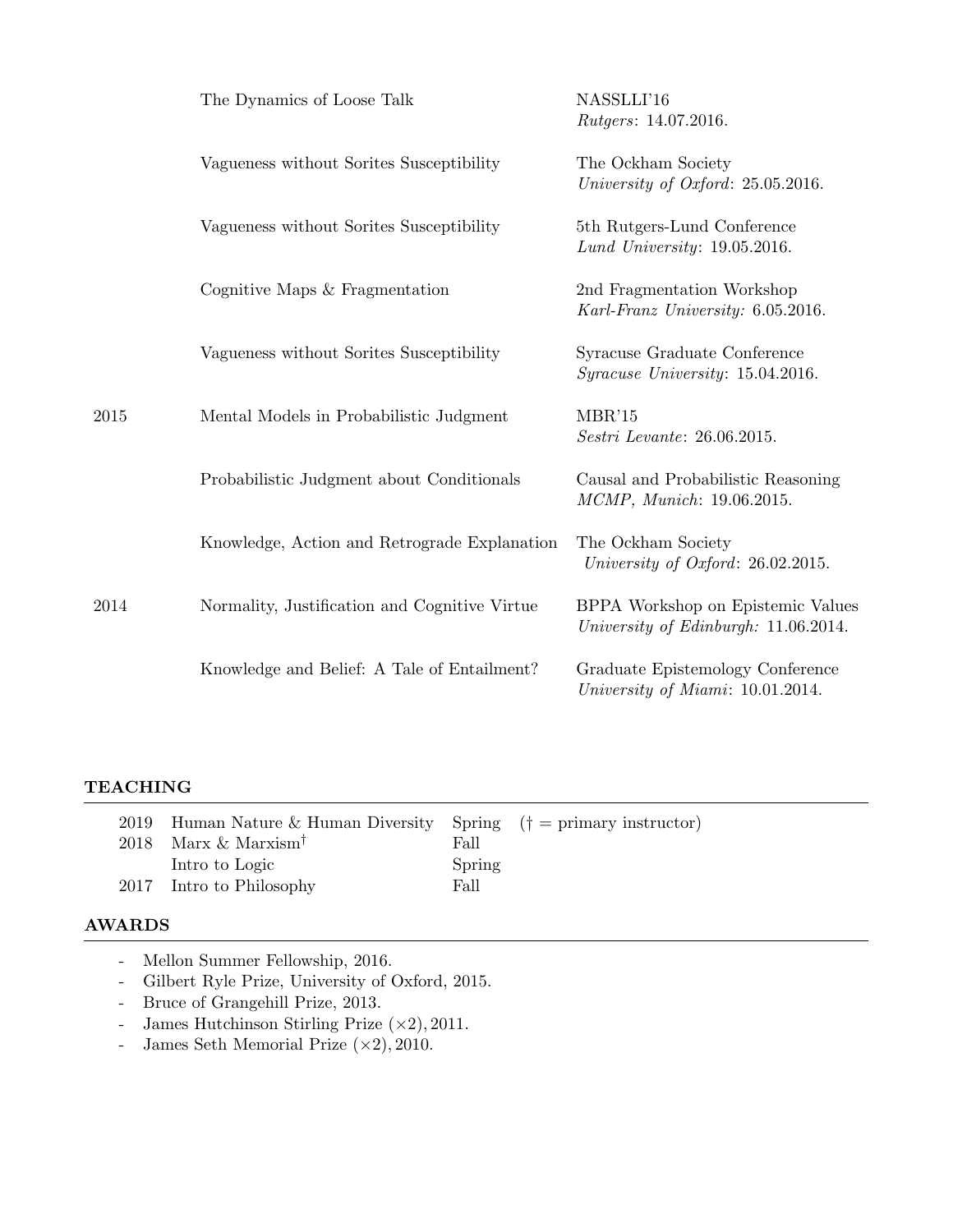# SERVICE

|                                                                               | Referee for: <i>Noûs</i> , <i>Linguistics</i> $\mathcal{B}$ <i>Philosophy, Mind, Ergo, Erkenntnis,</i><br>SEP, SALT, Sinn und Bedeutung, GLOW. |                  |
|-------------------------------------------------------------------------------|------------------------------------------------------------------------------------------------------------------------------------------------|------------------|
| Organiser for Rutgers Philosophy of Language Reading Group<br>$2016$ -present |                                                                                                                                                |                  |
| Co-Organiser Rutgers Graduate Talks                                           |                                                                                                                                                | 2017             |
| Rutgers Prospective Visit Co-Coordinator                                      |                                                                                                                                                | 2016, 2017, 2018 |
| Organising Committee NASSLLI                                                  |                                                                                                                                                | 2016             |
| Rutgers Climate Committee                                                     |                                                                                                                                                | 2015-2016        |